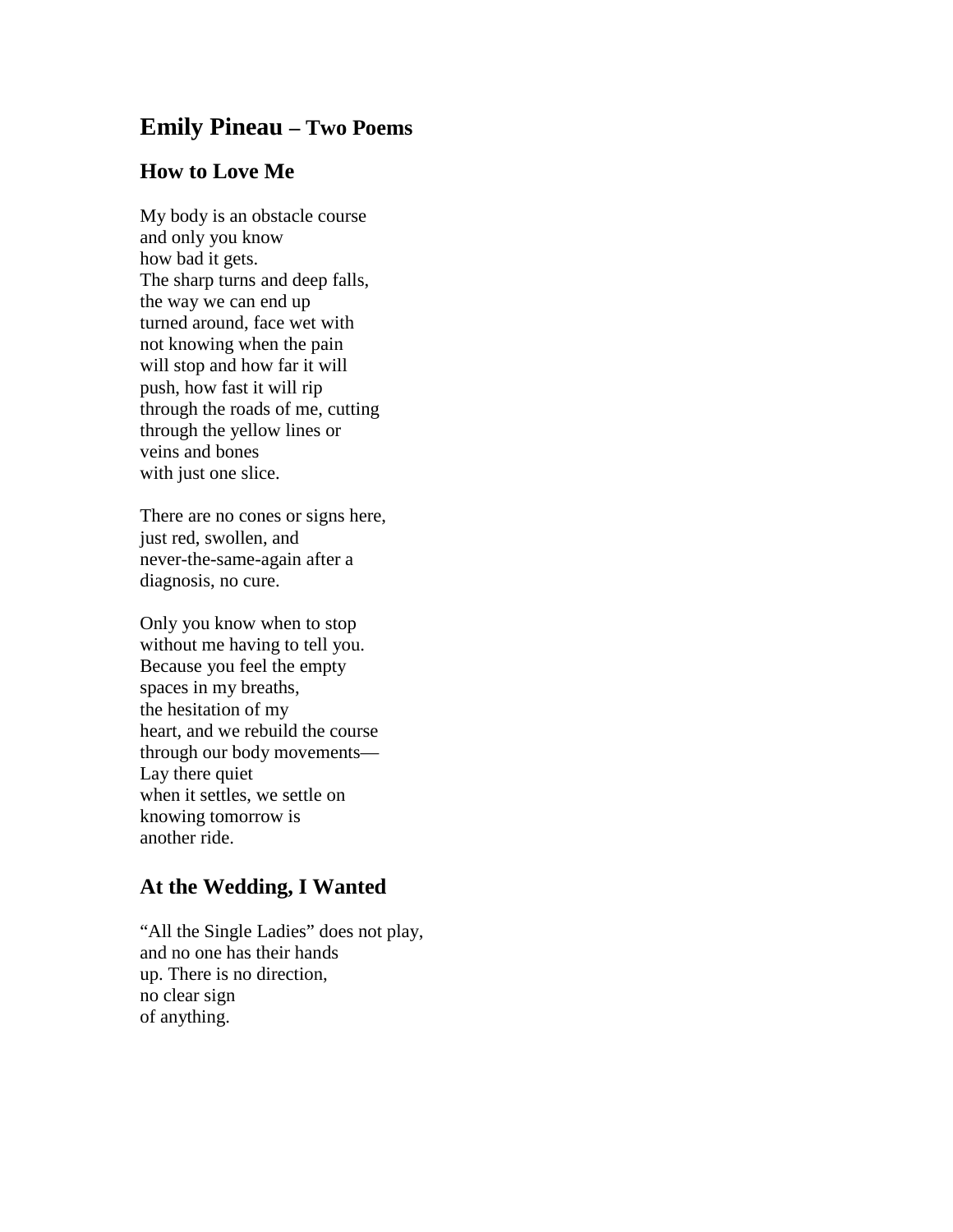My heart doesn't know how fast and my arms don't know how much I want to catch the bouquet.

Cameras in my face, recording how unsure I am about what just happened, how I am suddenly the one holding a bundle of fake flowers.

"You're the only one who tried," the camera man laughs, showing me myself red-faced and reaching.

There aren't any slow songs, just a live band playing too-loud Latin music— I try my first piña colada

and get it free because it takes the bar an hour to make it.

Our table is full of "What?" and "Talk louder" and my uncle undoes his tie before it is over.

My boyfriend says something, I do not hear, He says it again—I still don't understand. "I'm sorry," I mouth, "What?" He puts his mouth to my ear and just says, "Beautiful."

**Emily Pineau** holds an M.F.A. from Pine Manor College, Chestnut Hill, MA, in Creative Writing, with a concentration in Writing for Young People. Pineau is an Editorial Assistant at a medical publisher, a Co-Managing Editor of *Ibbetson Street Press*, and the Director of *Ibbetson Street Press's* Young Poet Series at Endicott College. Pineau's chapbook *No Need to Speak* (*Ibbetson Street Press*, 2013) was chosen for *The Aurorean*'s Chap Book Choice in 2013. She has been featured on New Mexico's National Public Radio, and has won *Salamander Magazine'*s Poetry-On-the-Spot contest. Pineau's poems